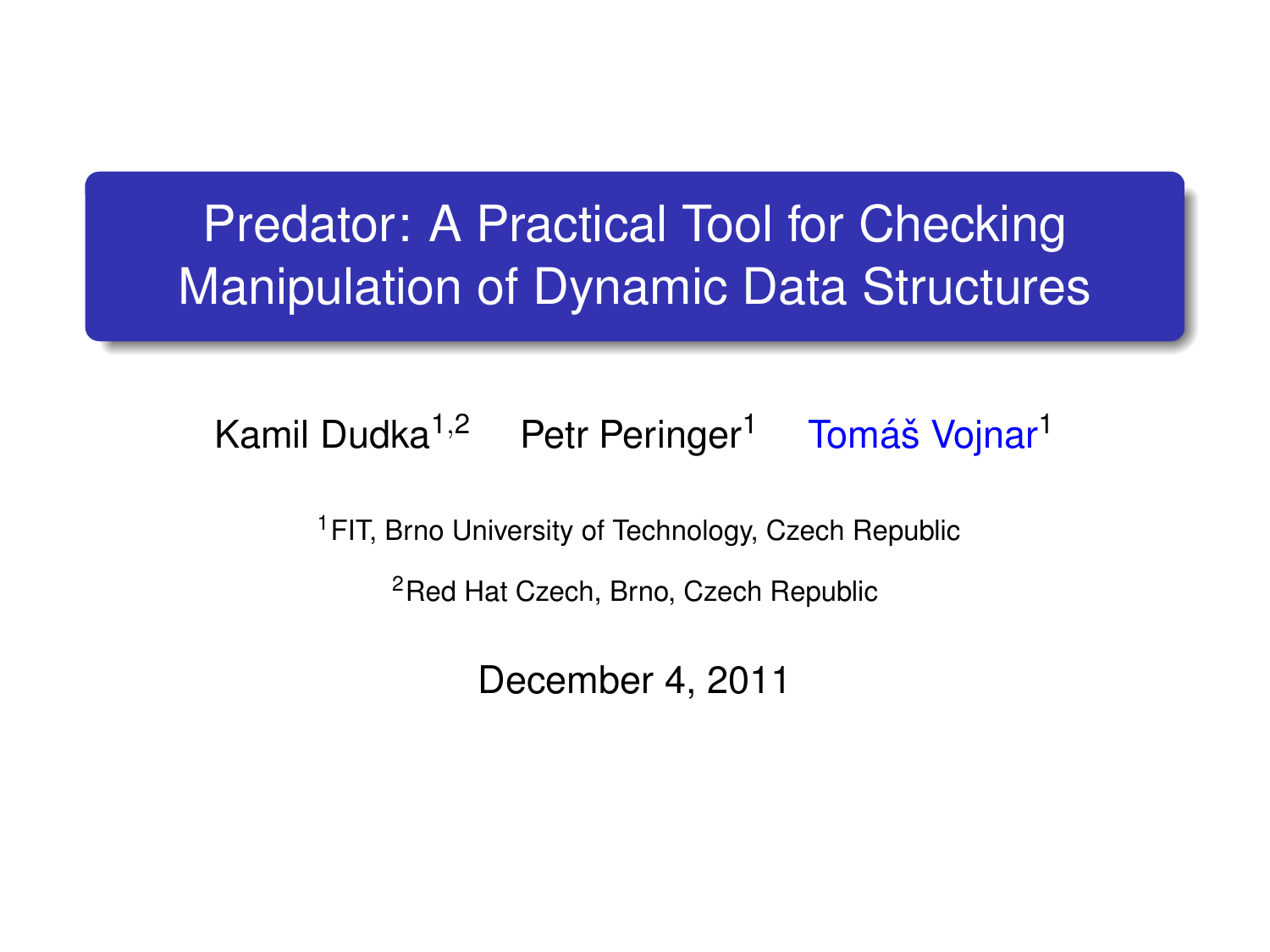- In principle based on separation logic with higher-order list predicates, but using a graph encoding of sets of heaps.
- Verification of low-level system code (in particular, Linux code) that manipulates dynamic data structures.
- Looking for memory safety errors (illegal dereferences, double free, buffer overrun, memory leaks, ...).
- Implemented as an open source acc plugin:

<http://www.fit.vutbr.cz/research/groups/verifit/tools/predator>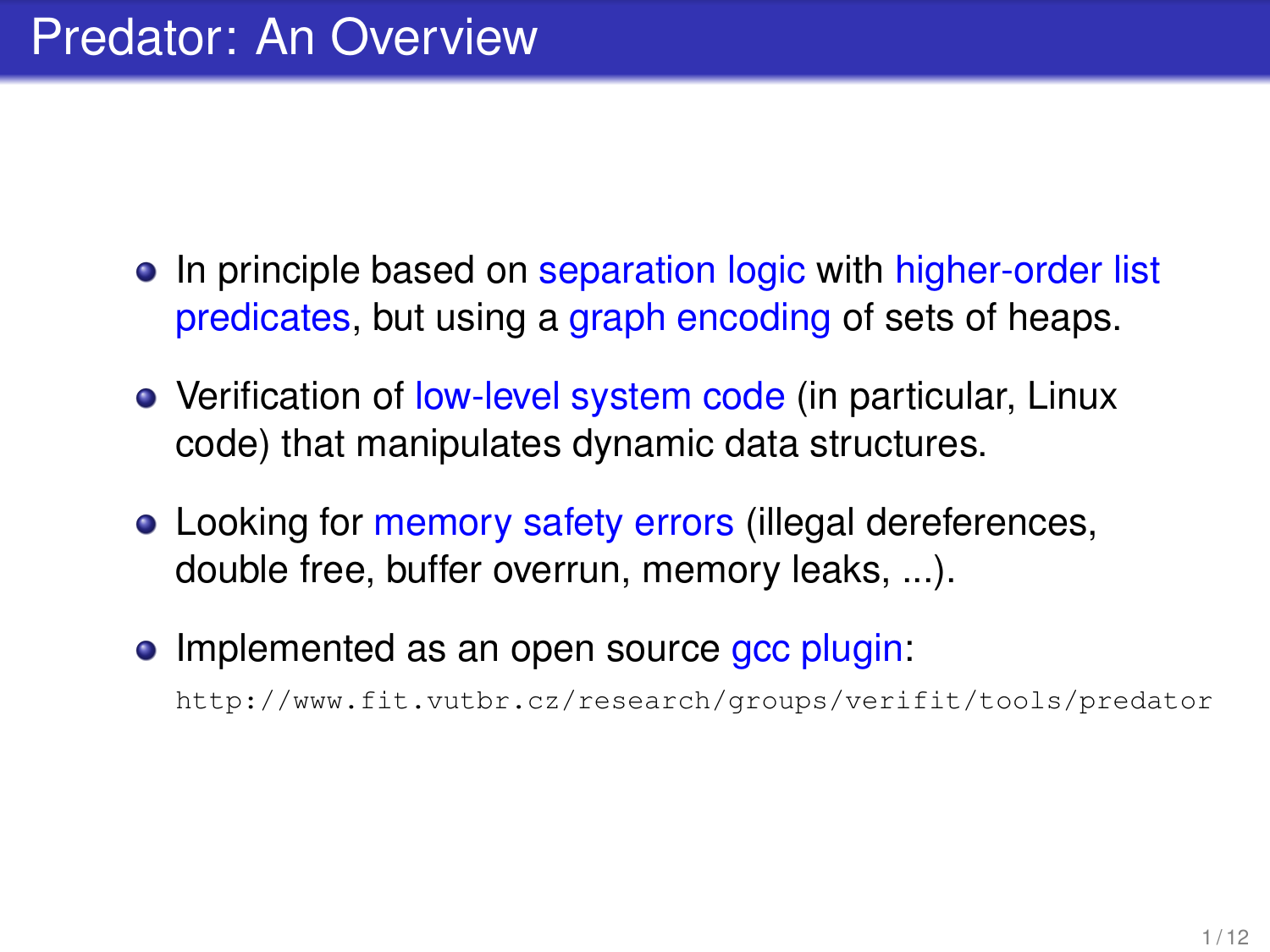### Doubly Linked Lists: Textbook Style

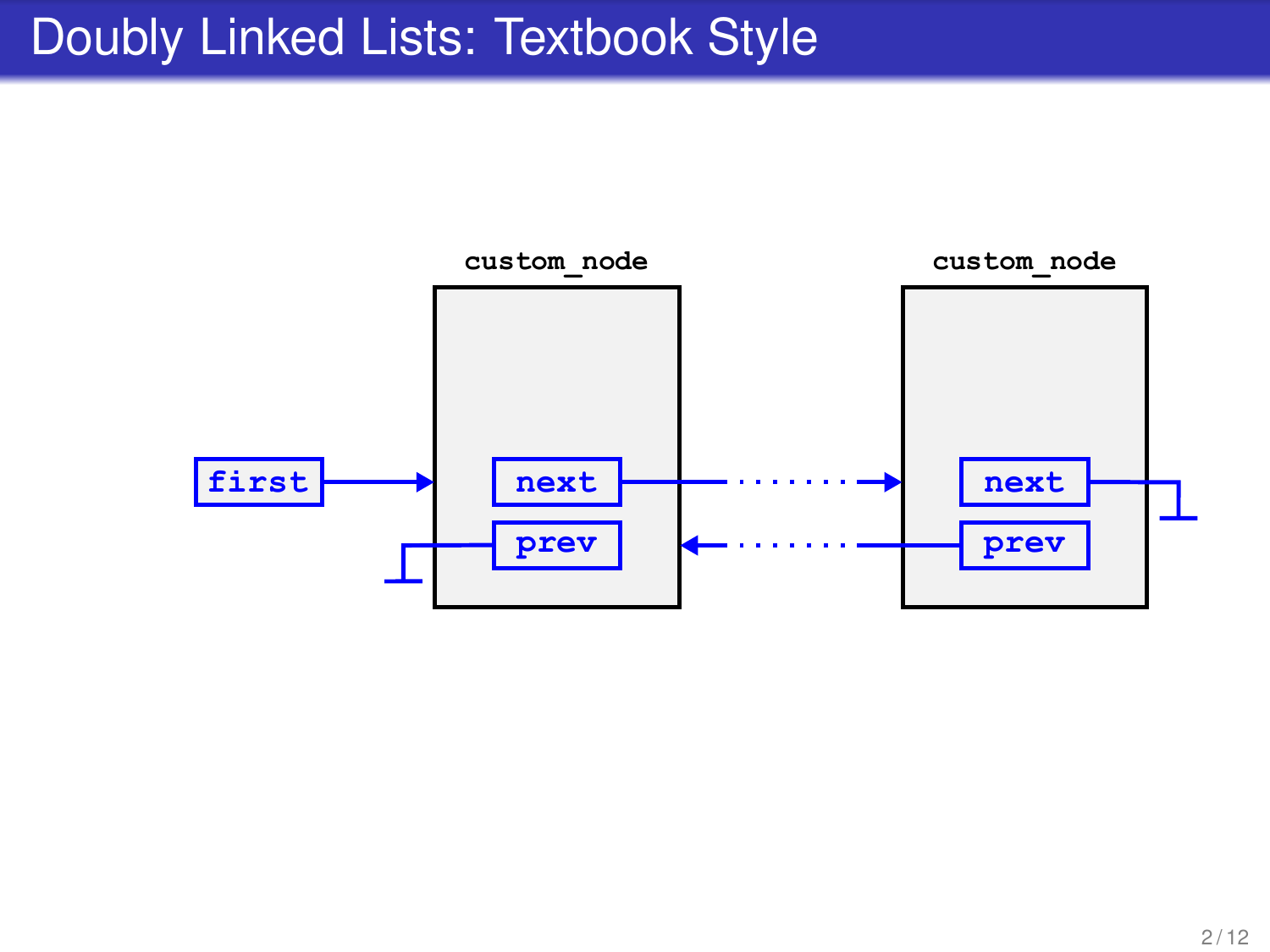### Doubly Linked Lists in Linux

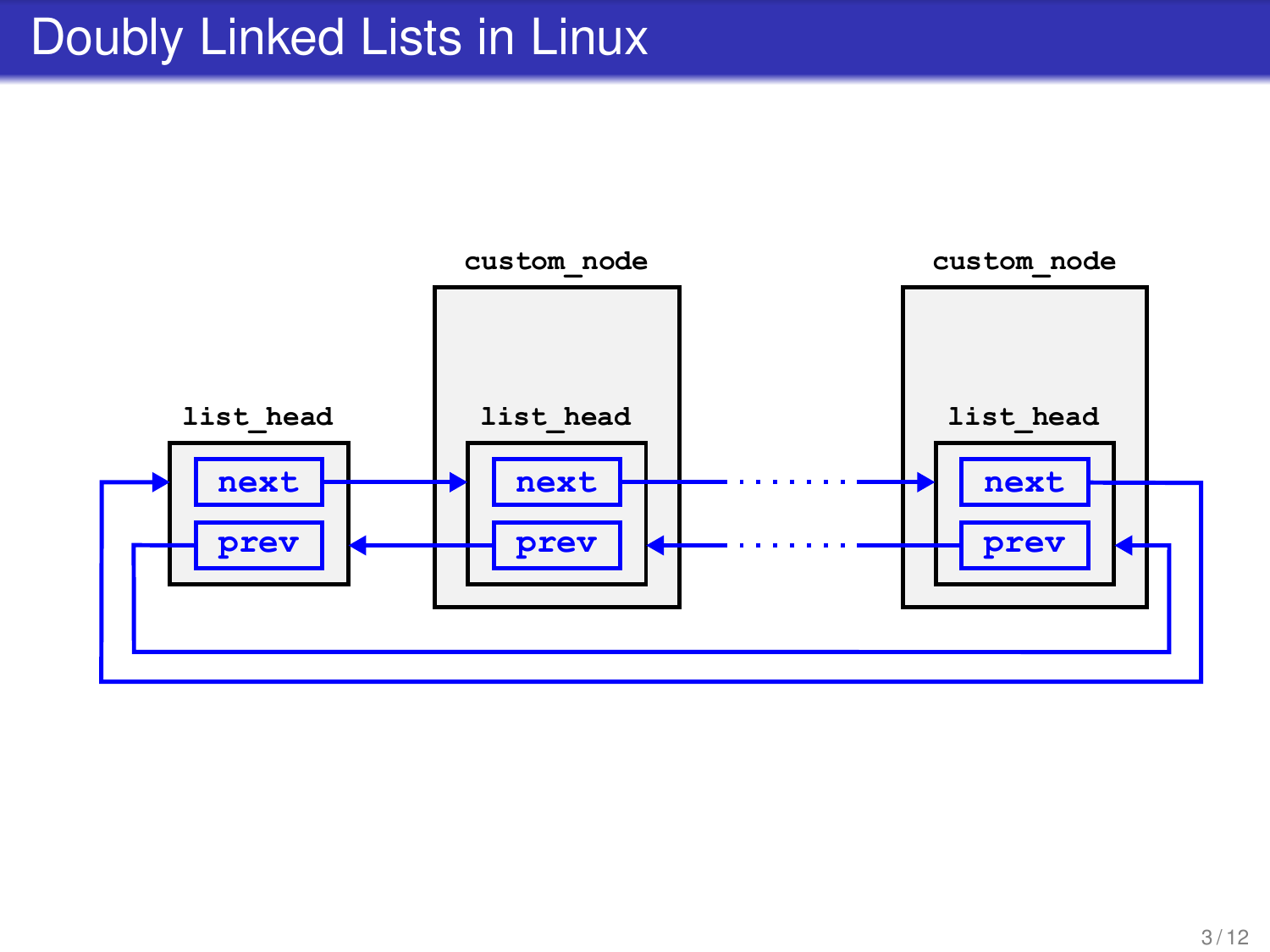#### Linux Lists: Optimised for Hash Tables

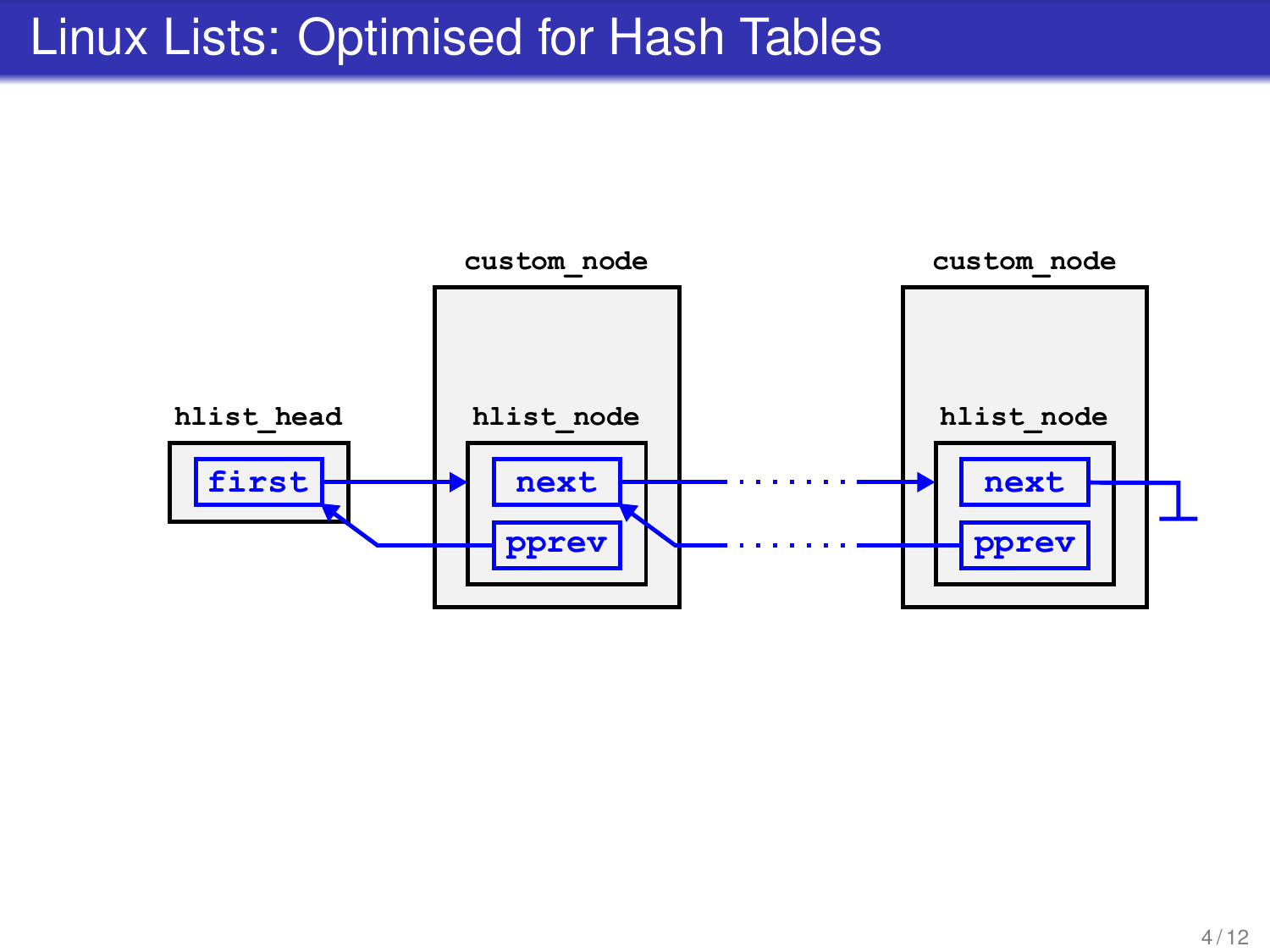### Traversal of a Linux List

**...** as seen by the programmer:

```
list for each entry(pos, &gl list, head)
{
    printf(" %d", pos->value);
}
```
• ... as seen by the compiler and/or analyser:

```
for(pos = ((\text{typeof}(*\text{pos}) *)((\text{char} *)((\&ql\;list)-\text{newt})-(unsigned long)(&((typeof(*pos) *)0)->head)));
  \text{kpos}->head != (\text{eql\_list});
  pos = ( (typeof(*pos) *) ((char *) (pos-)head.next)-(unsigned long)(&((typeof(*pos) *)0)->head))))
{
    printf(" %d", pos->value);
}
```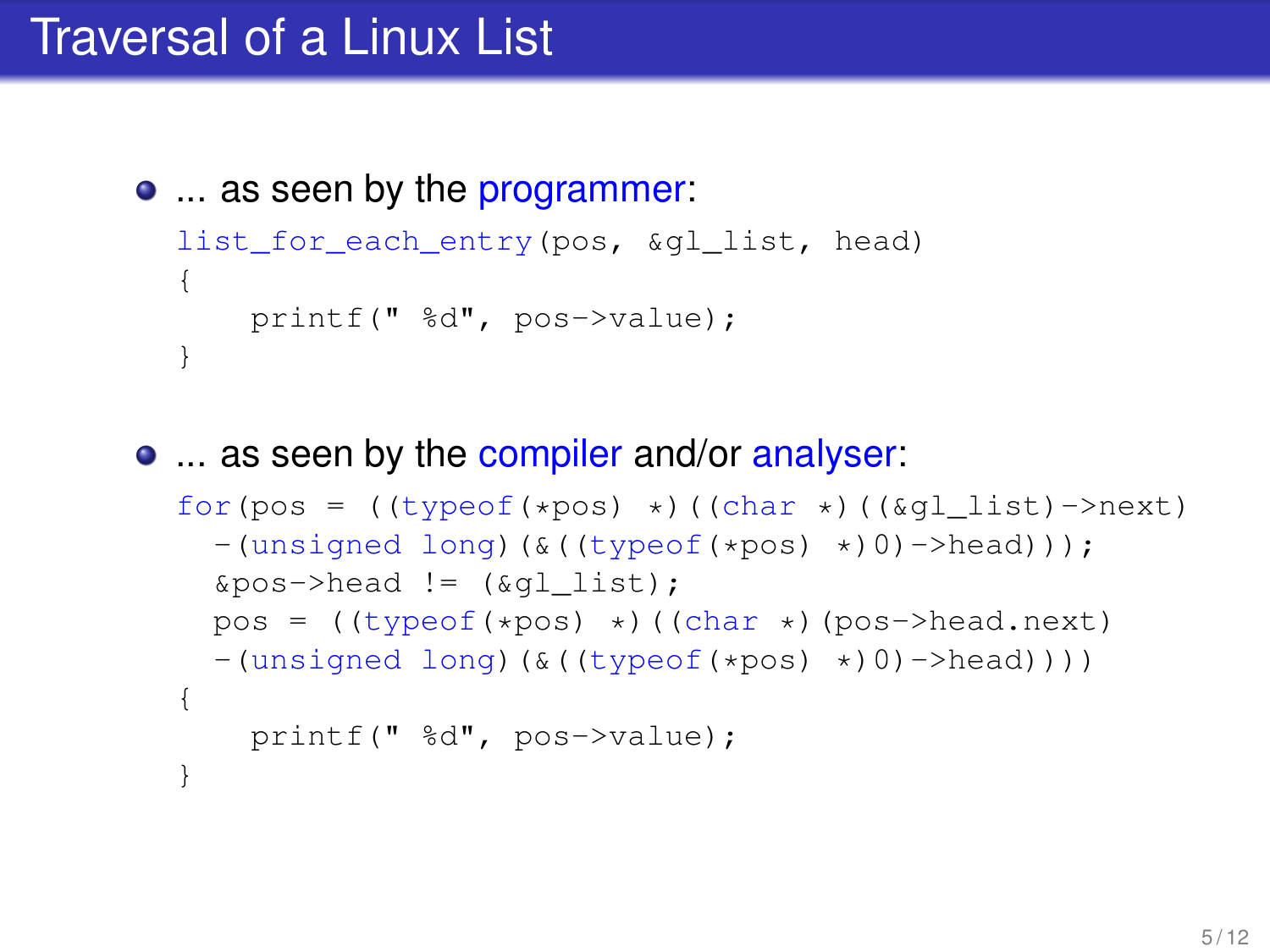# Symbolic Heaps



- Symbolic heaps encoded as graphs consisting of objects (allocated space) and values (integers, addresses).
- Objects have some size and may be structured to sub-objects that appear at certain offsets.
- Objects have values, addresses point to objects (with an offset).
- Special objects are used to represent SLL/DLL segments.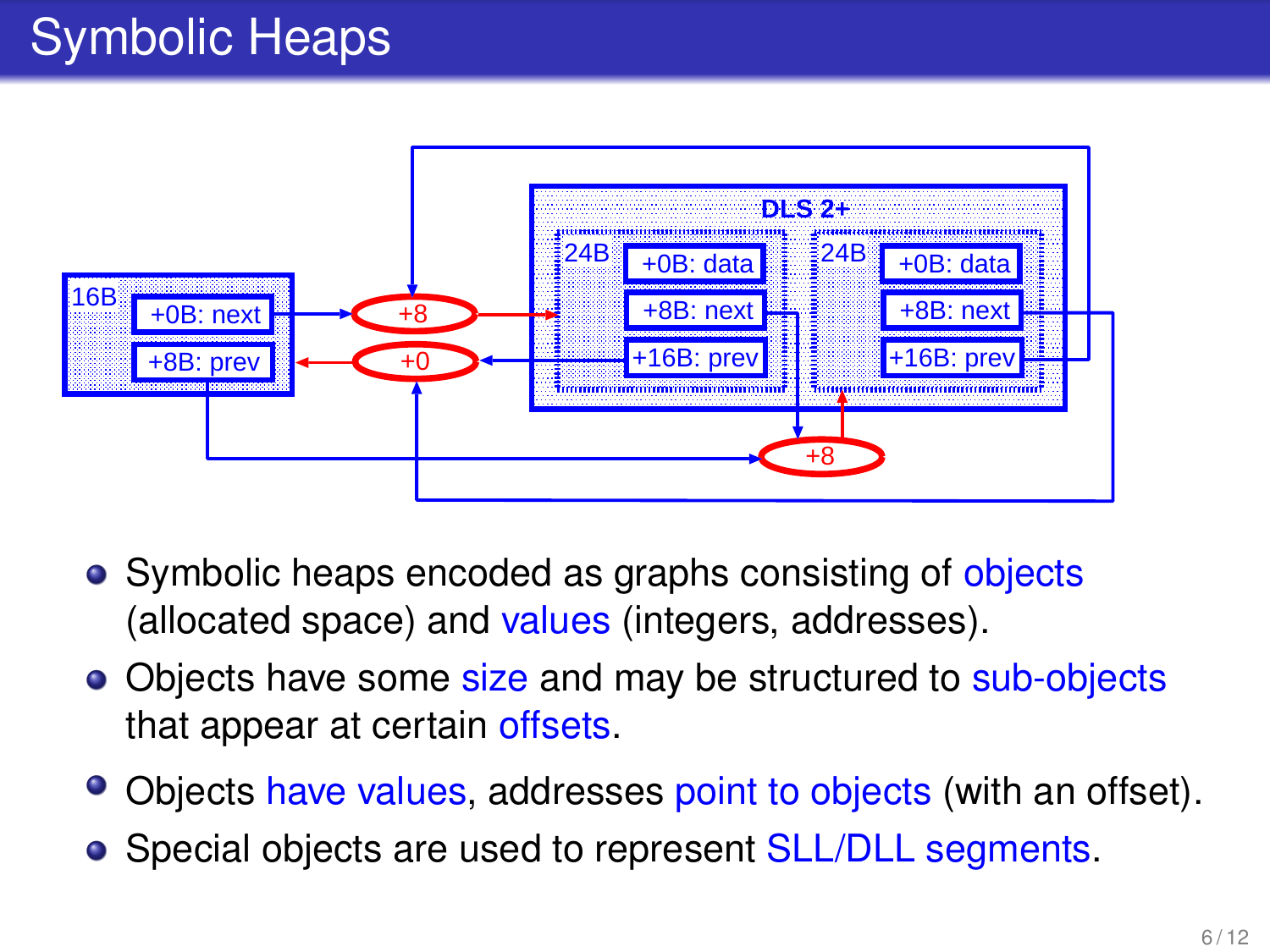# Symbolic Heaps



- SLL segments are represented by a single abstract node (pointed from before of the segment and pointing behind it).
- DLL segments are represented by two abstract nodes (one pointed from before of the segment and pointing before it and the other pointed from behind of the segment and pointing behind it).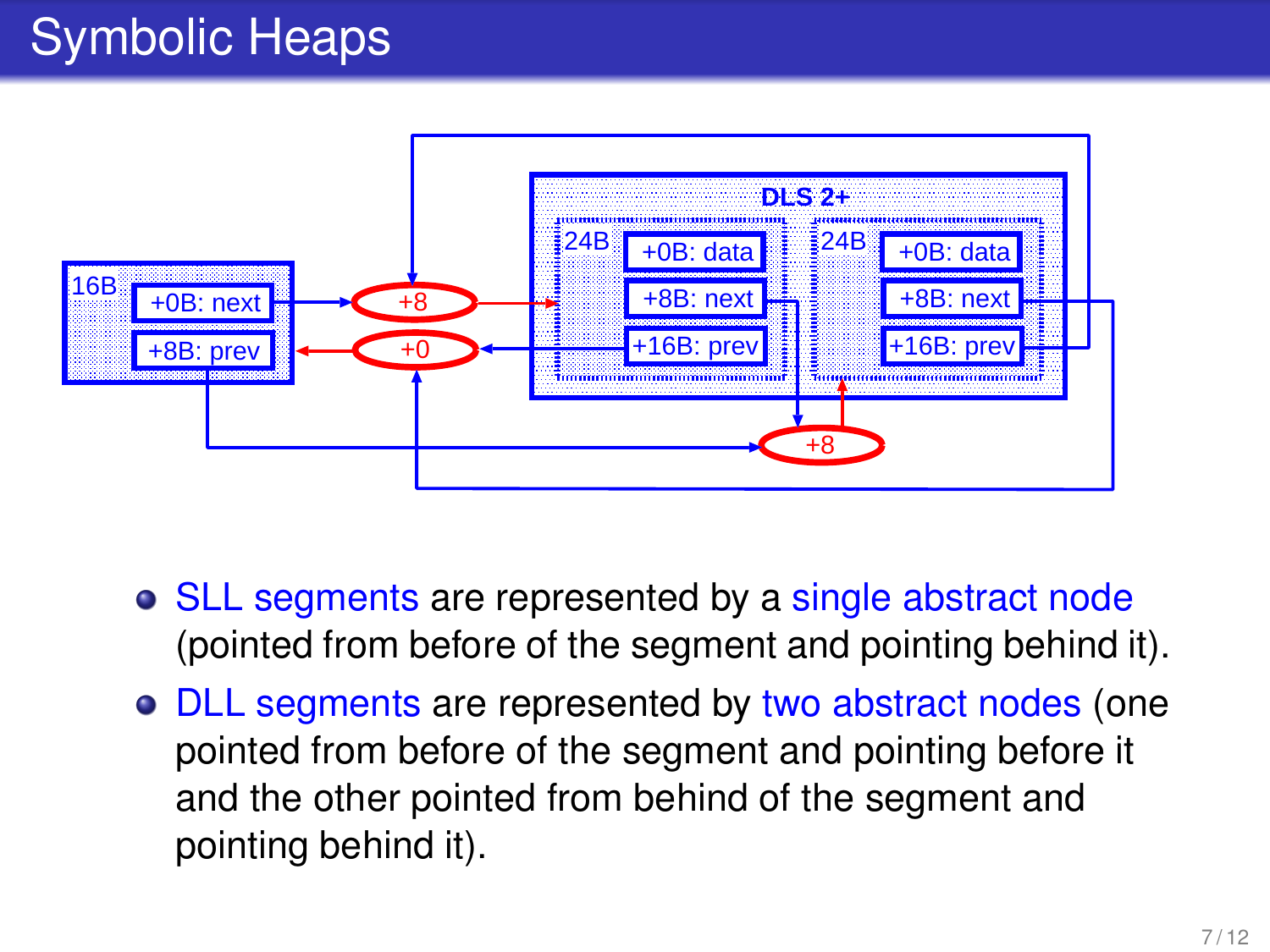# Symbolic Heaps



- We support list segments of length *N*+ for any *N* ≥ 0.
- We also support special segments of length  $0 1$ .
- List segment nodes can point to private or shared sub-heaps.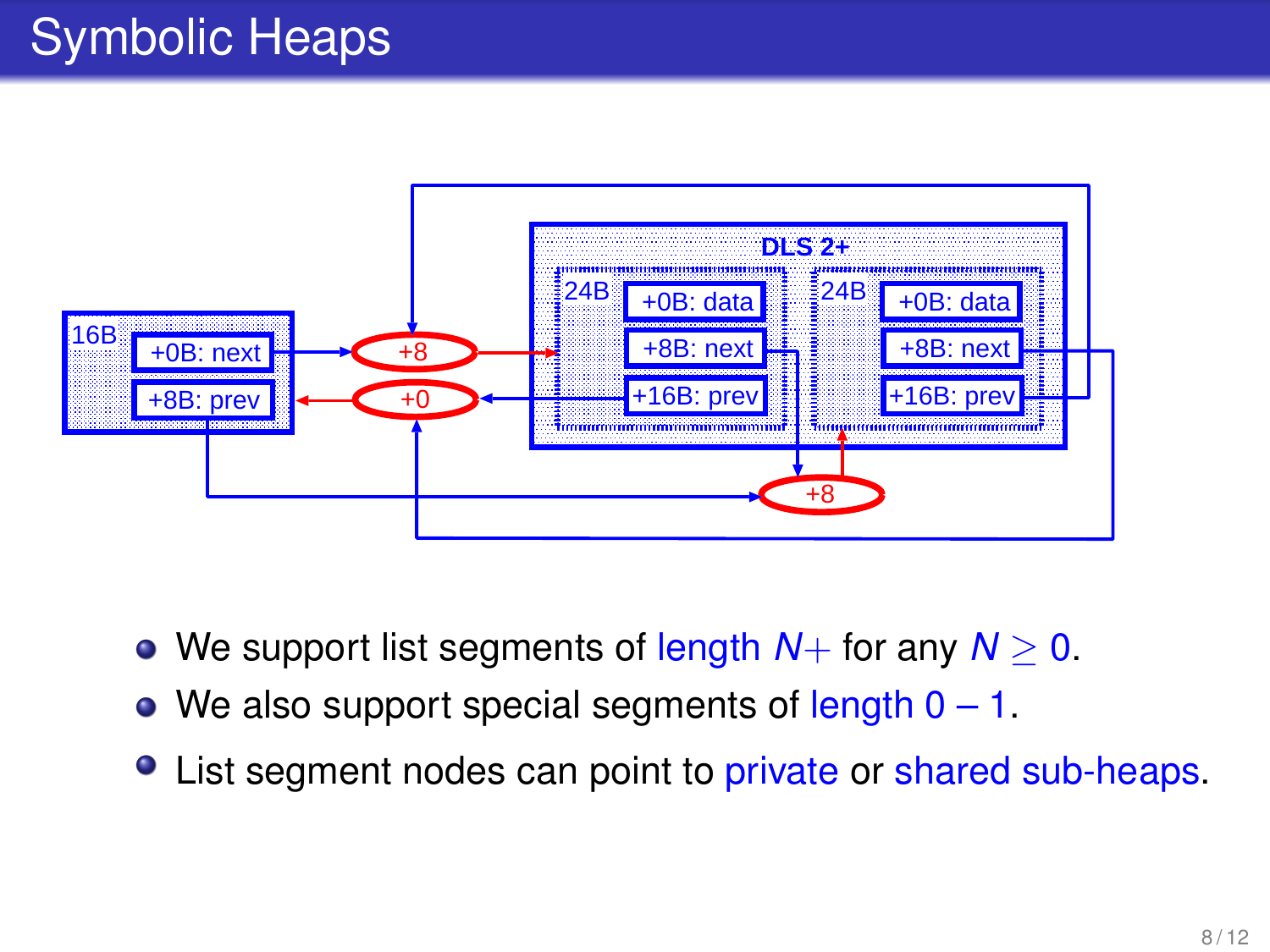- Traverses two symbolic heaps and tries to merge simultaneously found nodes.
- It can merge objects of a compatible type (i.e., with the same size and structure).
- A list segment can be merged with an object of a compatible type or another list segment of a compatible type.
	- The minimum length has to be adjusted correspondingly.
- When the above does not work, one has to try to insert a list segment of length  $0+$ or  $0 - 1$  into one of the heaps.

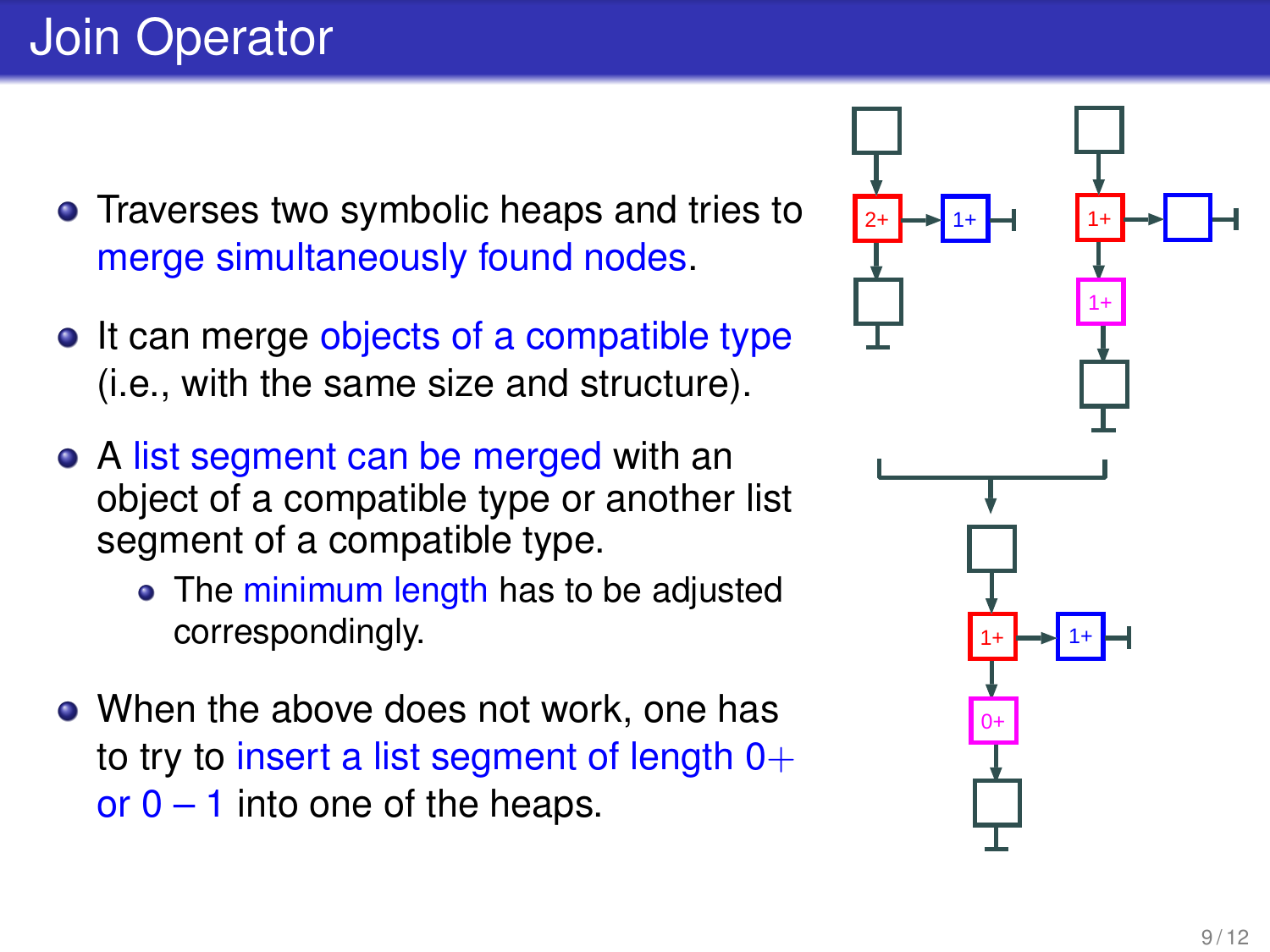## Abstraction

- Based on collapsing uninterrupted sequences of objects into singly- or doubly-linked list segments.
- Starts by identifying sequences of objects of a compatible type singly- or doubly-linked through fields at some offset.
- Uses join on the sub-heaps of such nodes to see whether the sub-heaps are compatible.



Distinguishes cases of shared and private sub-heaps.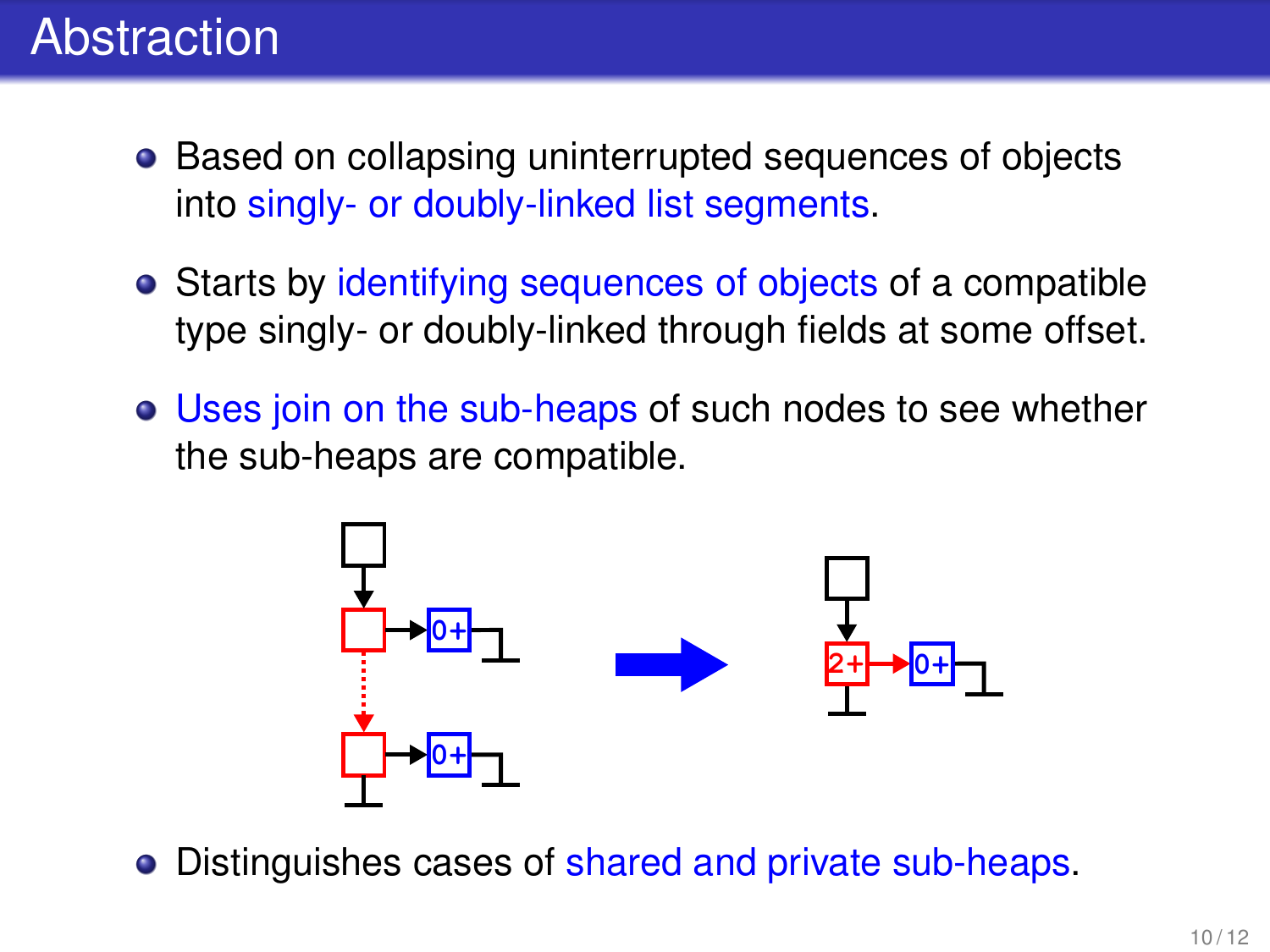### Predator: Case Studies

- More than 200 case studies in total:
	- Programs dealing with various kinds of lists (Linux lists, hierarchically nested lists, ...).
	- Typical list manipulation artifacts as used in system code.
	- Sorting algorithms (Insert-Sort, Bubble-Sort, Merge-Sort).
	- Typical error patterns specific for code using Linux lists.
- Other similar tools (such as Invader) fail to analyse many of our case studies.
- We can also successfully handle the driver code snippets available with Slayer.